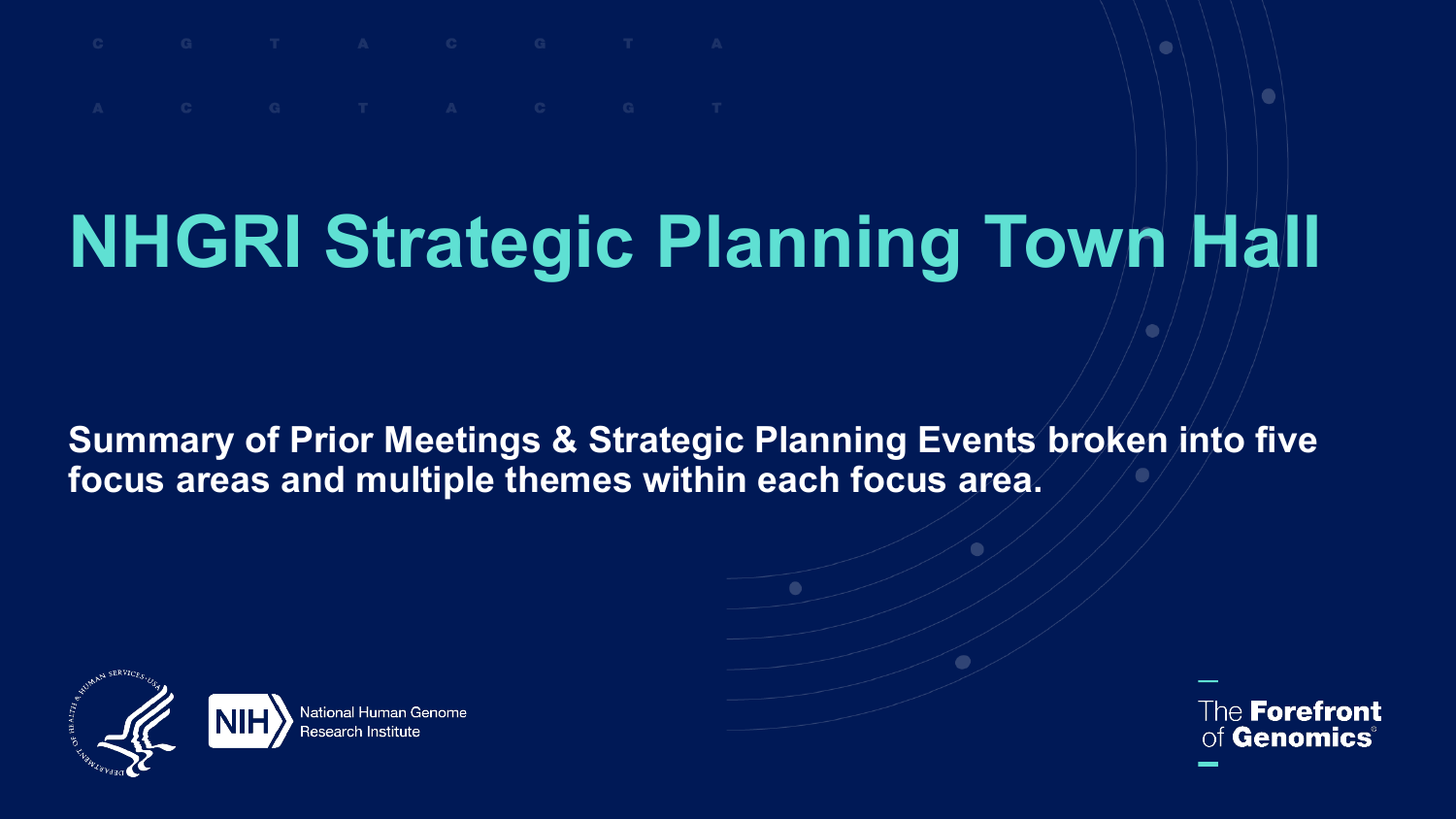## **Five Focus Areas for NHGRI Strategic Planning**

**1. Basic Genomics & Genomic Technologies 2. Genomics of Human Health & Disease 3. Genomics in Medicine & Health 4. Genomics of Data Science 5. Society, Education, & Engagement**

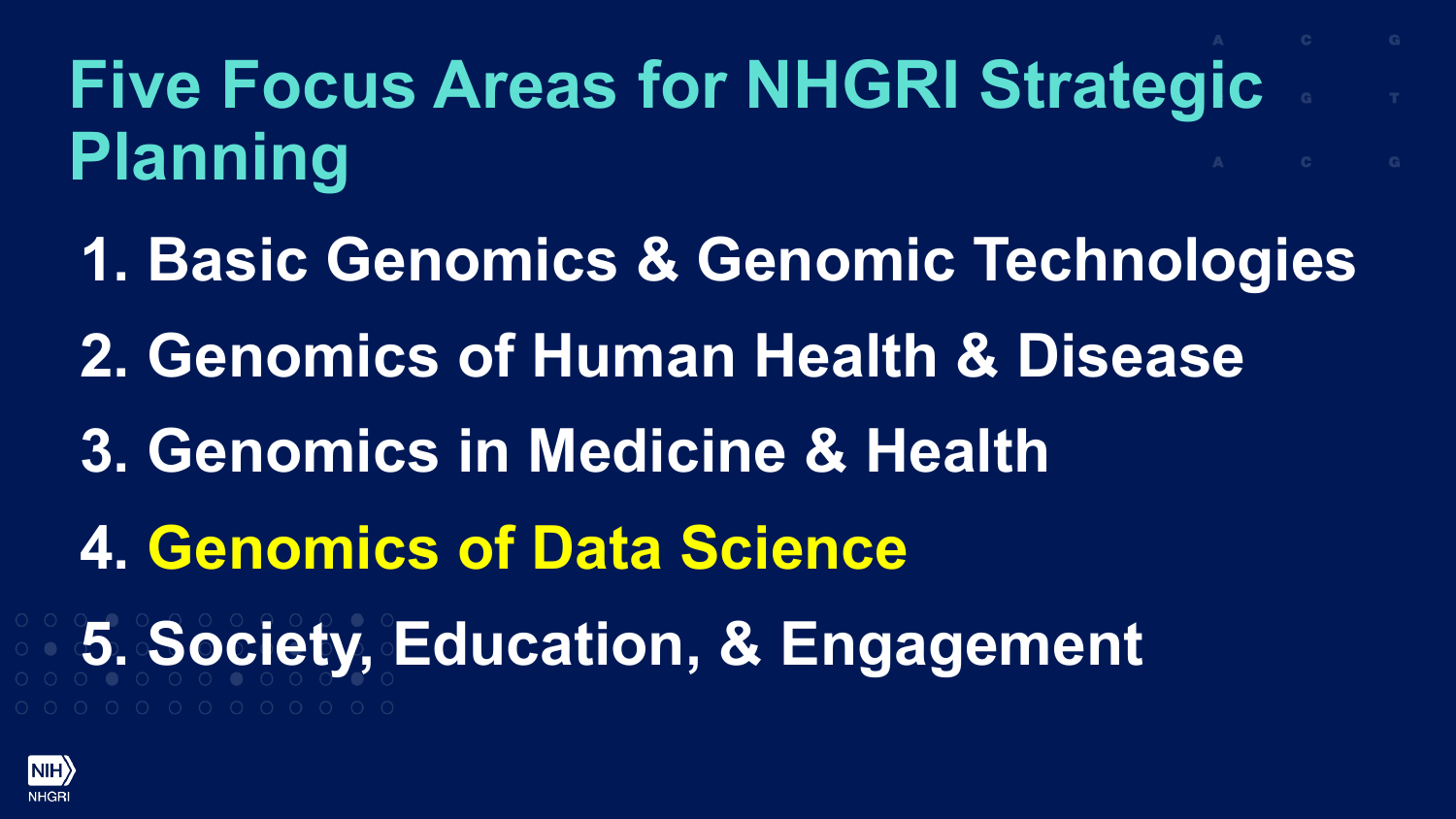$\rightarrow$ 

ь

 $\Omega$ 

ၵ

## **Genomics of Data Science: Themes**

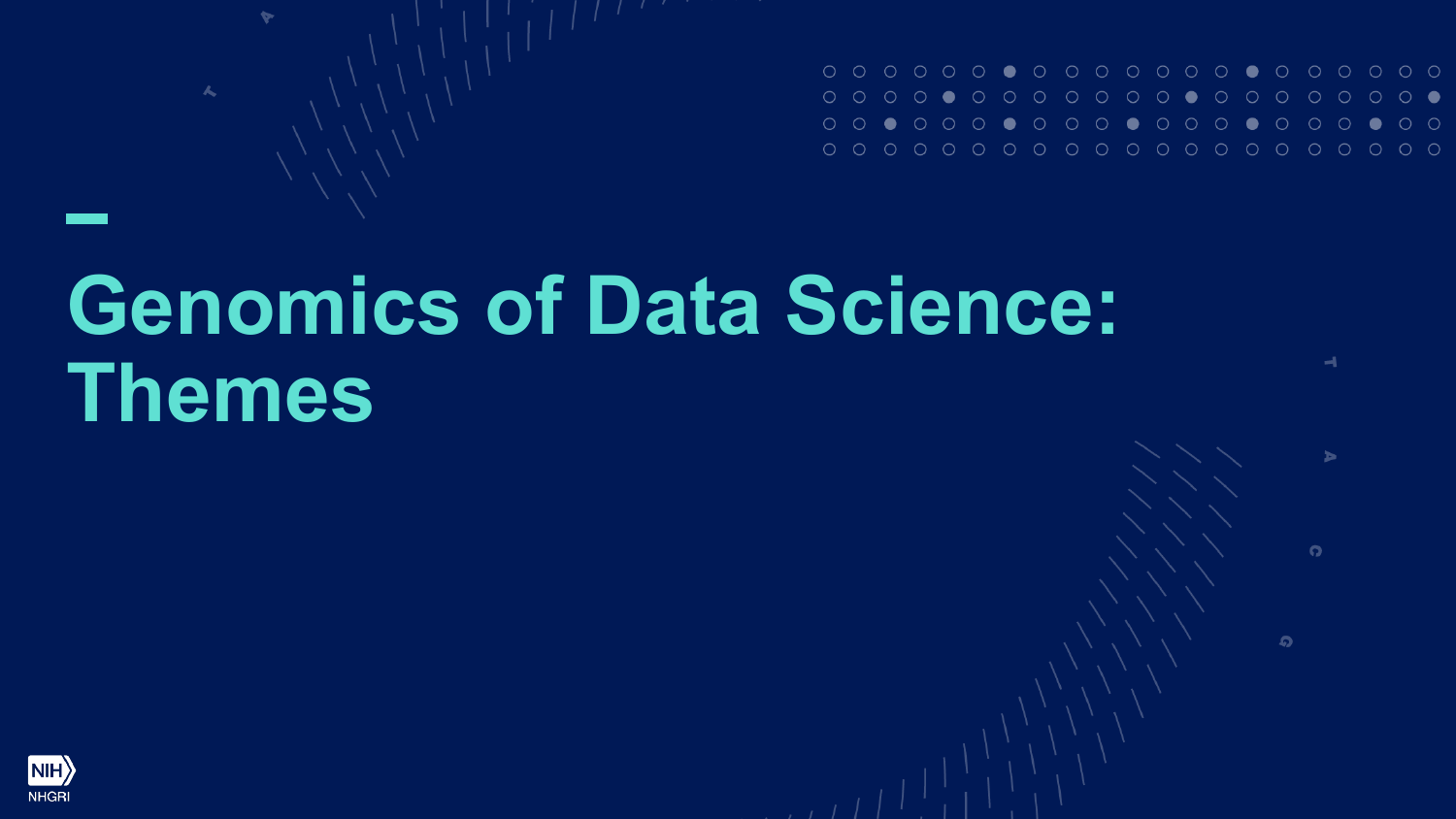## **Focus of Data Science Townhalls**

- The next slide summarizes general themes that will be the focus of our townhalls.
- The following slides show a picture of other areas that provide relevant information on the broader goal of NHGRI strategic planning efforts.

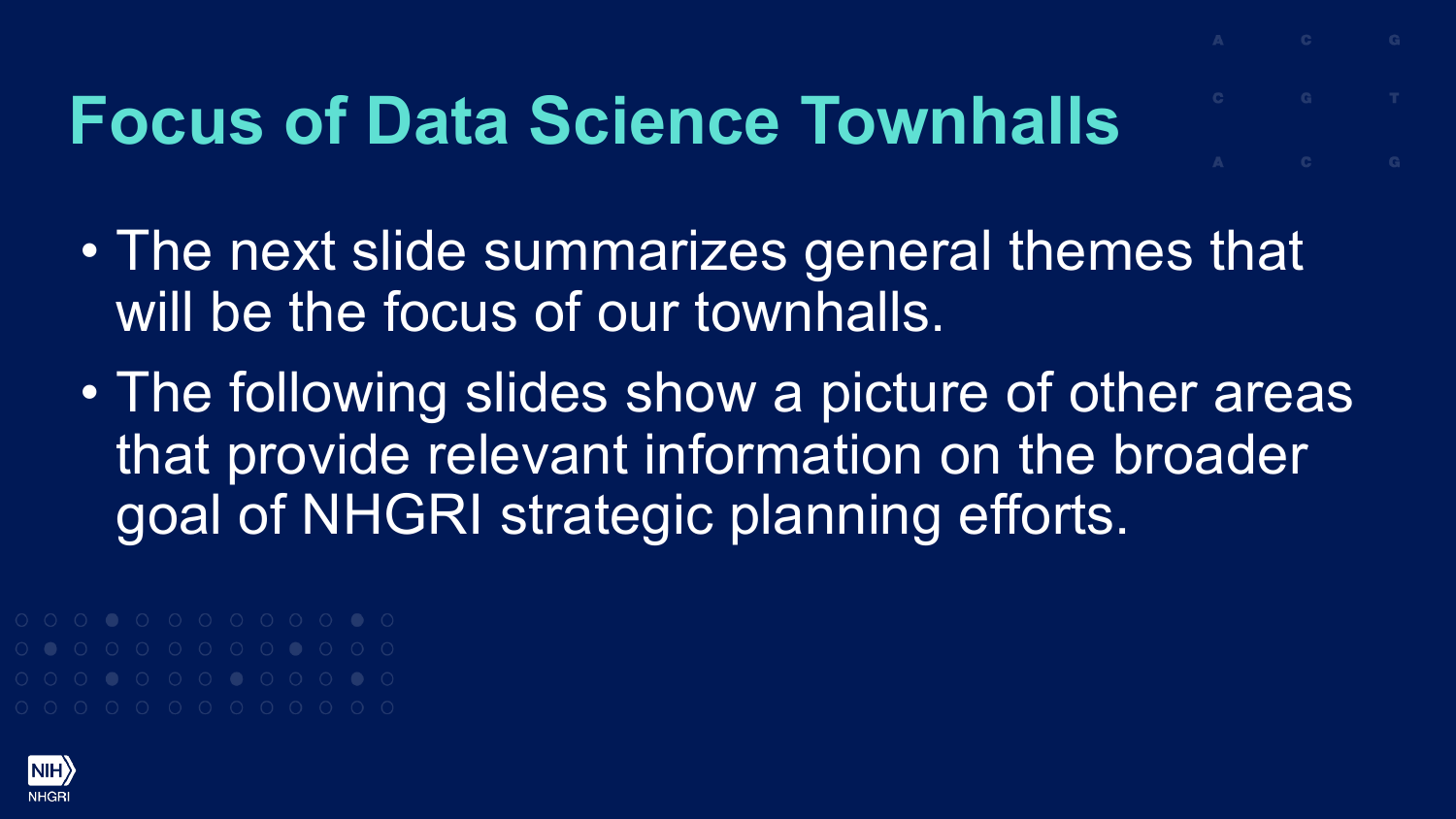- 1. Develop computational and statistical methods that facilitate continued advances in genomics
- 2. Provide leadership for developing and refining genomic data sharing guidelines, policies and best practices
- 3. Facilitate storing, sharing, and computing on large-scale genomic data
- 4. Build sustainable genomic information resources
- 5. Integrate genomic data science into healthcare
- 6. Ensure that the next generation of genomicists are trained in data science

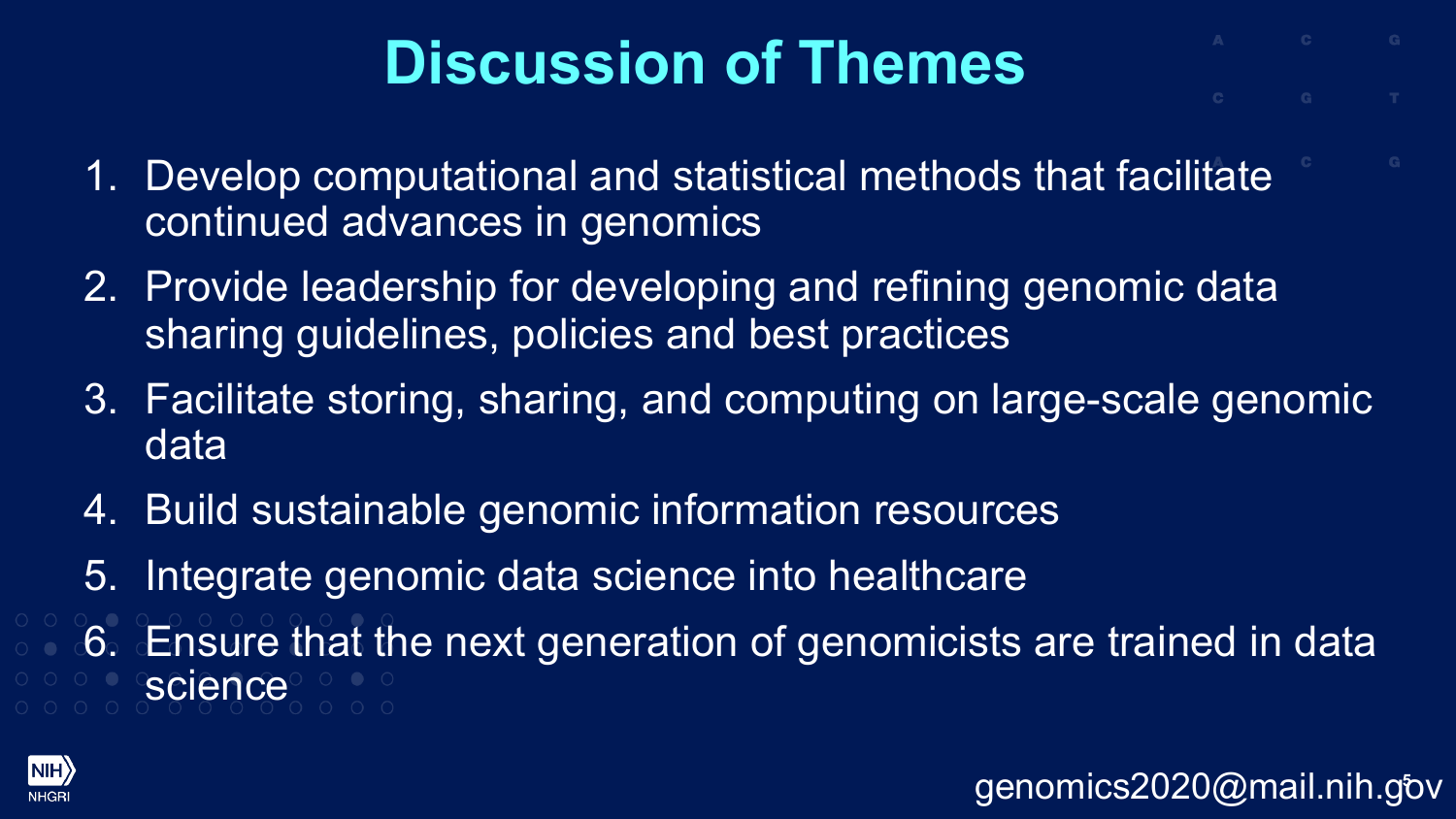| 000000000000000000000                                               |  |  |  |  |  |  |  |  |  |  |
|---------------------------------------------------------------------|--|--|--|--|--|--|--|--|--|--|
| 00 <b>.</b> 000 <b>.</b> 000 <b>.</b> 000 <b>.</b> 000 <b>.</b> 000 |  |  |  |  |  |  |  |  |  |  |
|                                                                     |  |  |  |  |  |  |  |  |  |  |

니

 $\Omega$ 

G

# **Basic Genomics and Genomic Technology: Themes**

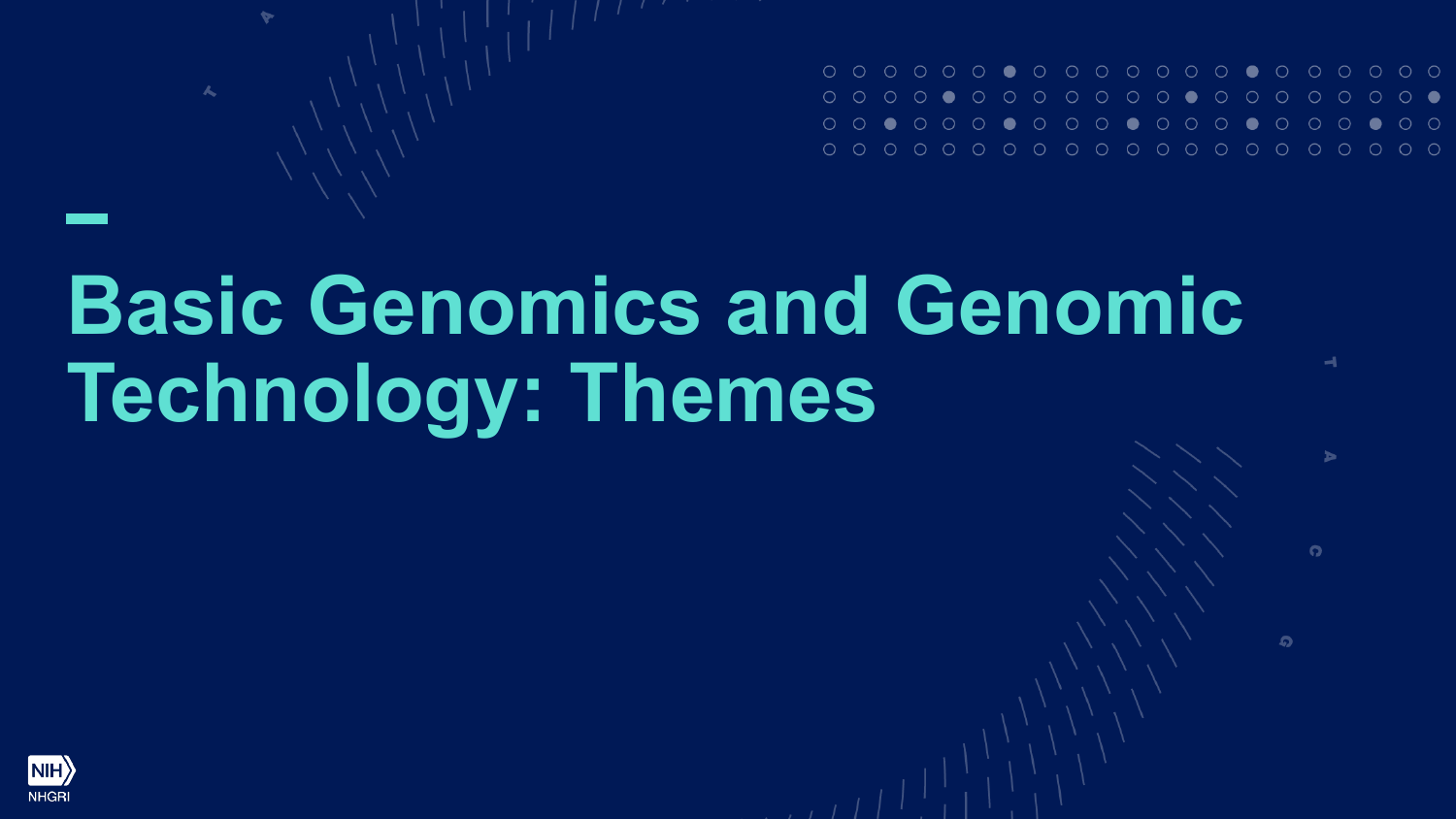**1. Enable facile, routine generation of whole-genome sequences & transcriptomes and characterization of epigenomes & epitranscriptomes**

**2. Understand and interpret whole-genome sequences, transcriptomes, epitranscriptomes & epigenomes**

**3. Establish the role(s) of all genes and regulatory elements in pathways, networks, and phenotypes**

**4. Use evolutionary and comparative genomic data to markedly advance understanding of genome function**

**5. Enable facile, routine generation and use of synthetic nucleic acids in genomics research studies**

**6. Understand and leverage population structure and admixture to facilitate human genetics studies**

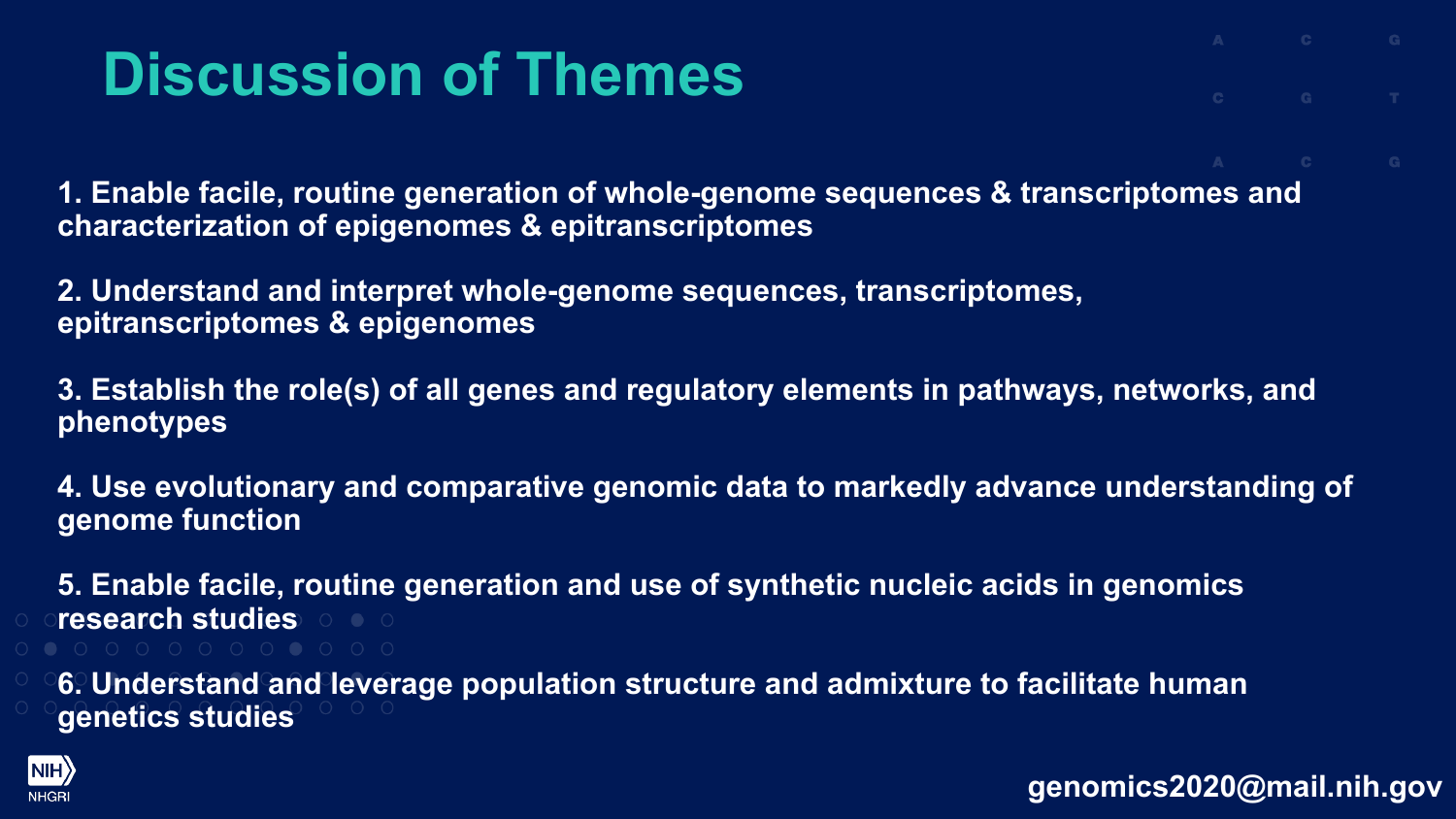$\Omega$ 

Q

## **Genomics of Human Health and Disease: Themes**

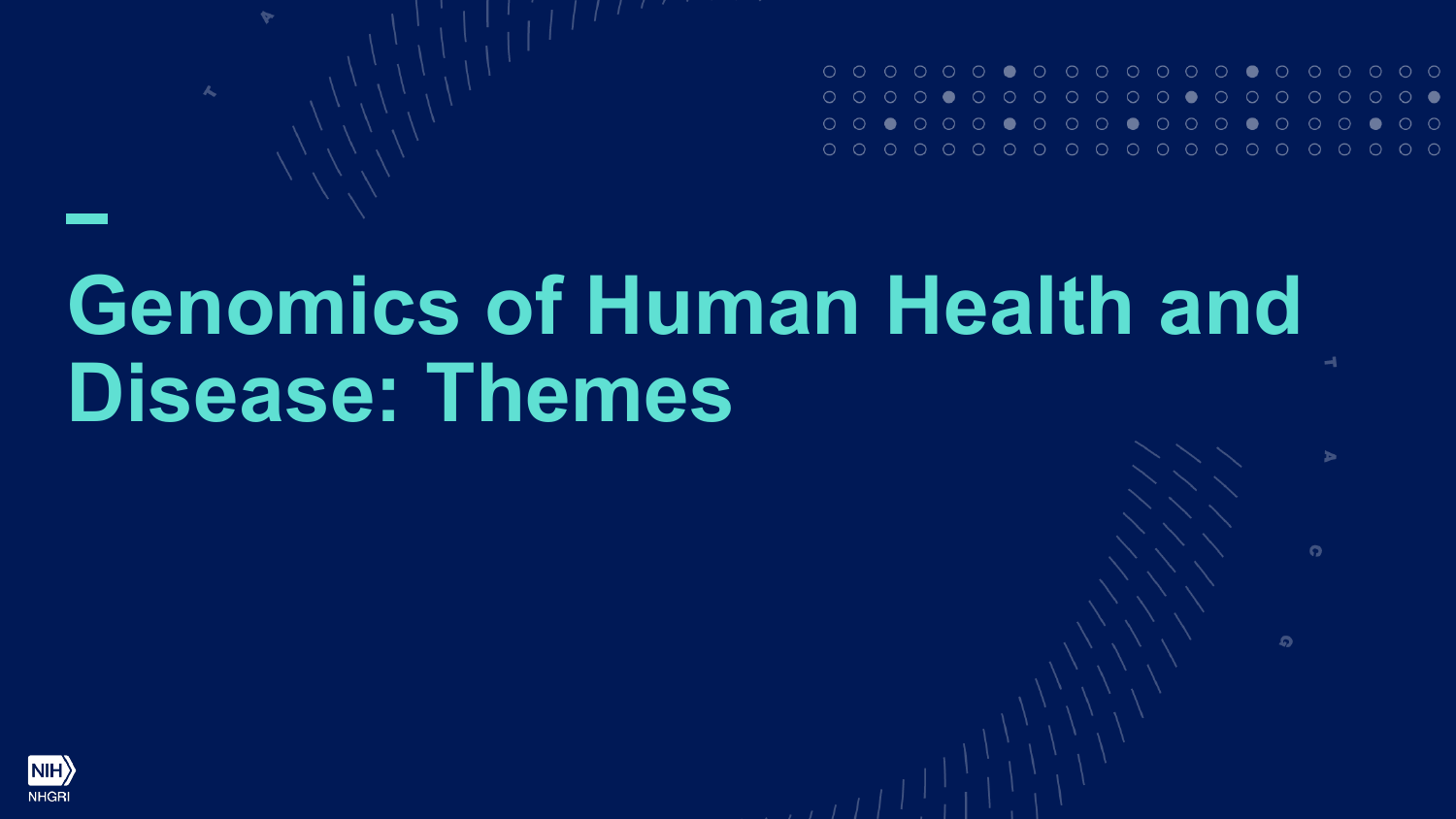**1. Establish the functional consequences of any genomic variant affecting human health and disease**

**2. Determine the genomic architecture of all human diseases and traits**

**3. Develop the methods and analyses to support use of non-sequence genomic data for characterizing human health and disease**

**4. Transform how we assemble sample sets for genomic studies of human disease**

**5. Commit to systematic inclusion of appropriate ancestral diversity into all large-scale genomic studies and analyses**

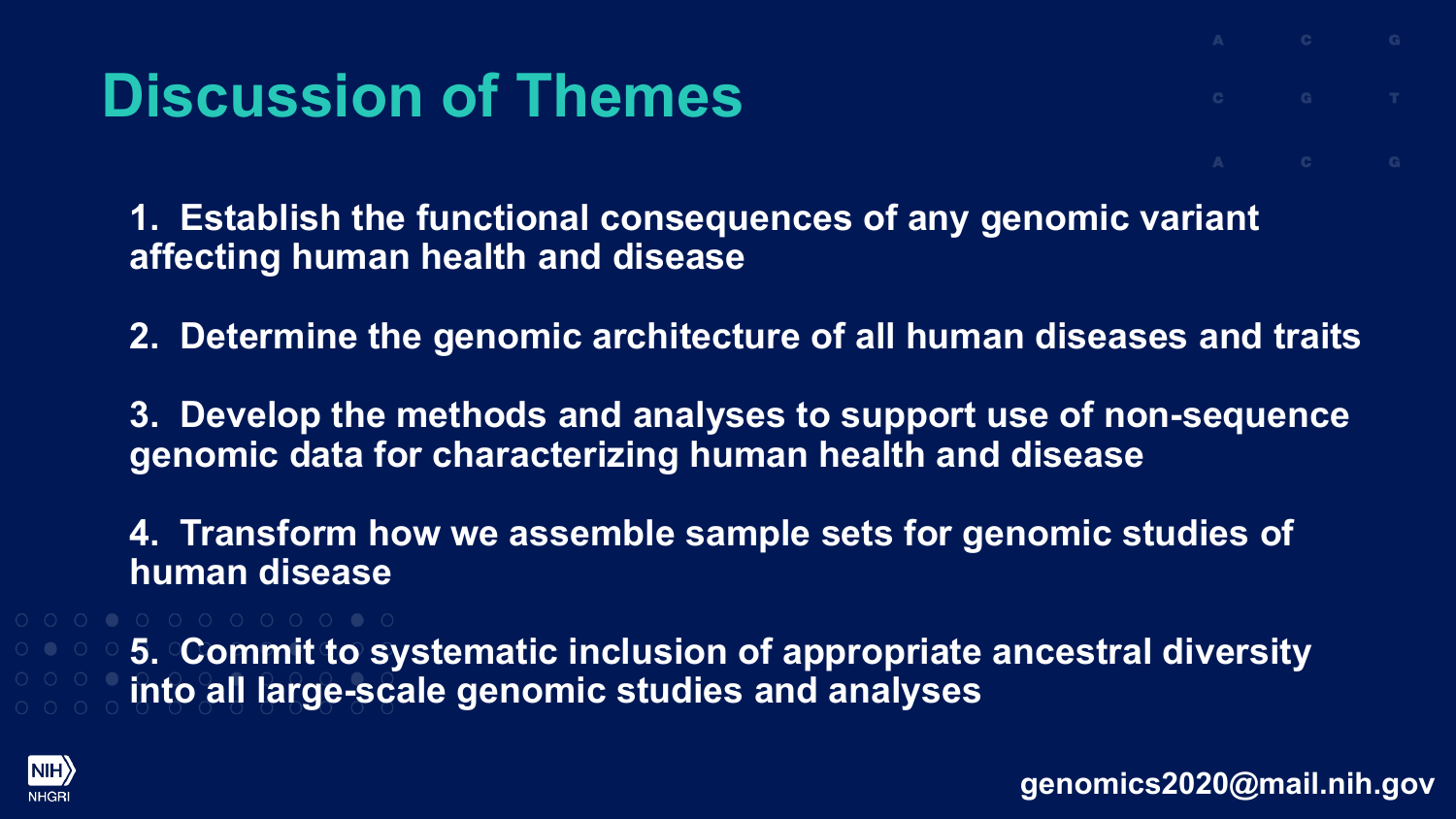$\Omega$ 

ၵ

#### **Genomics in Medicine & Health:**   $\rightarrow$ **Themes**

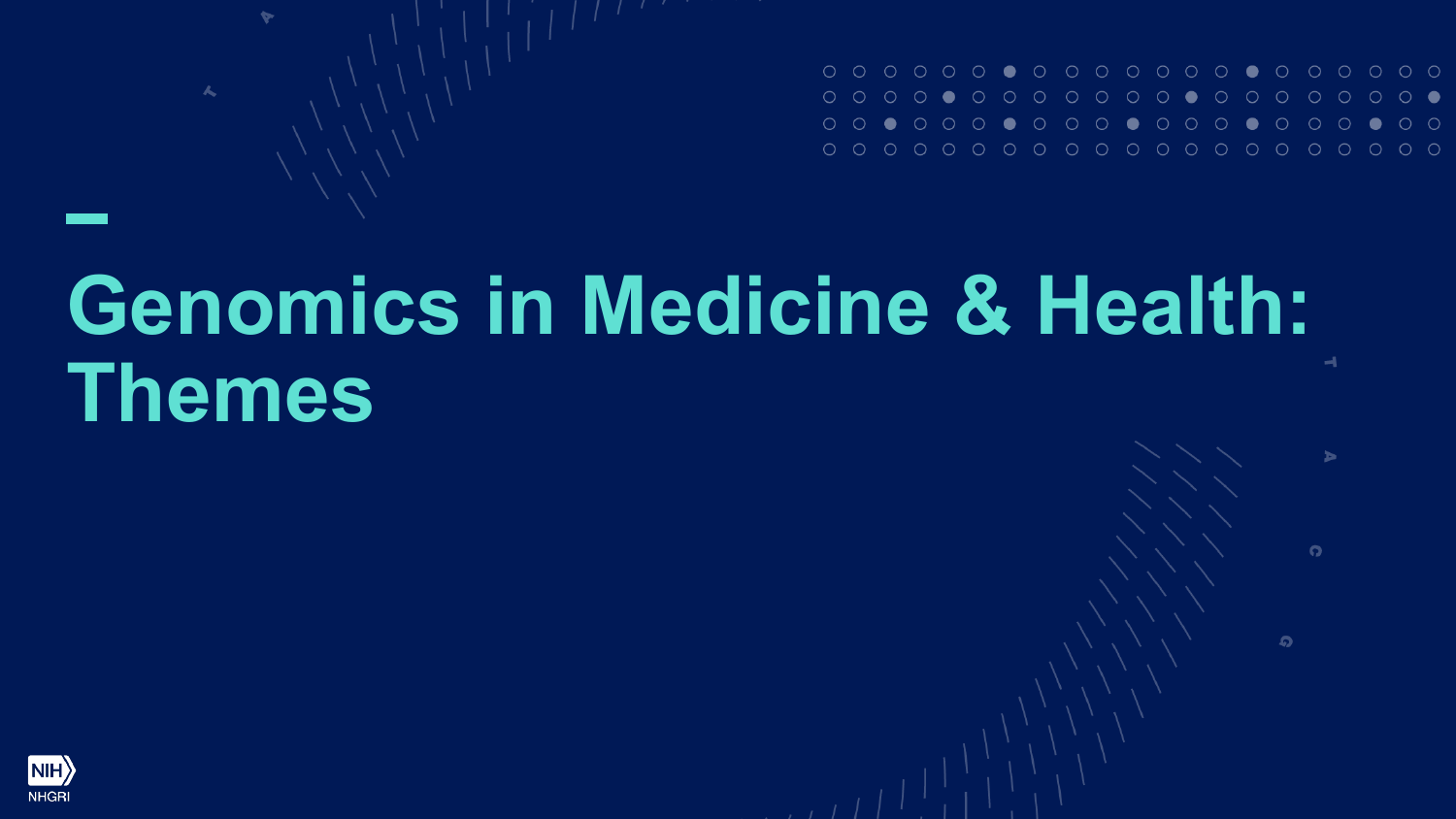- 
- 1. Create systems to integrate genomics into everyday clinical and public health practice
- 2. Improve processes for routine, high value clinical genomic testing
- 3. Build knowledgebases for predictive genomic medicine
- 4. Develop and evaluate genomic prevention and therapeutic strategies
- 5. Ensure that genomics has maximum utility for all members of the public
- 6. Train healthcare providers to integrate genomics into the clinical workflow

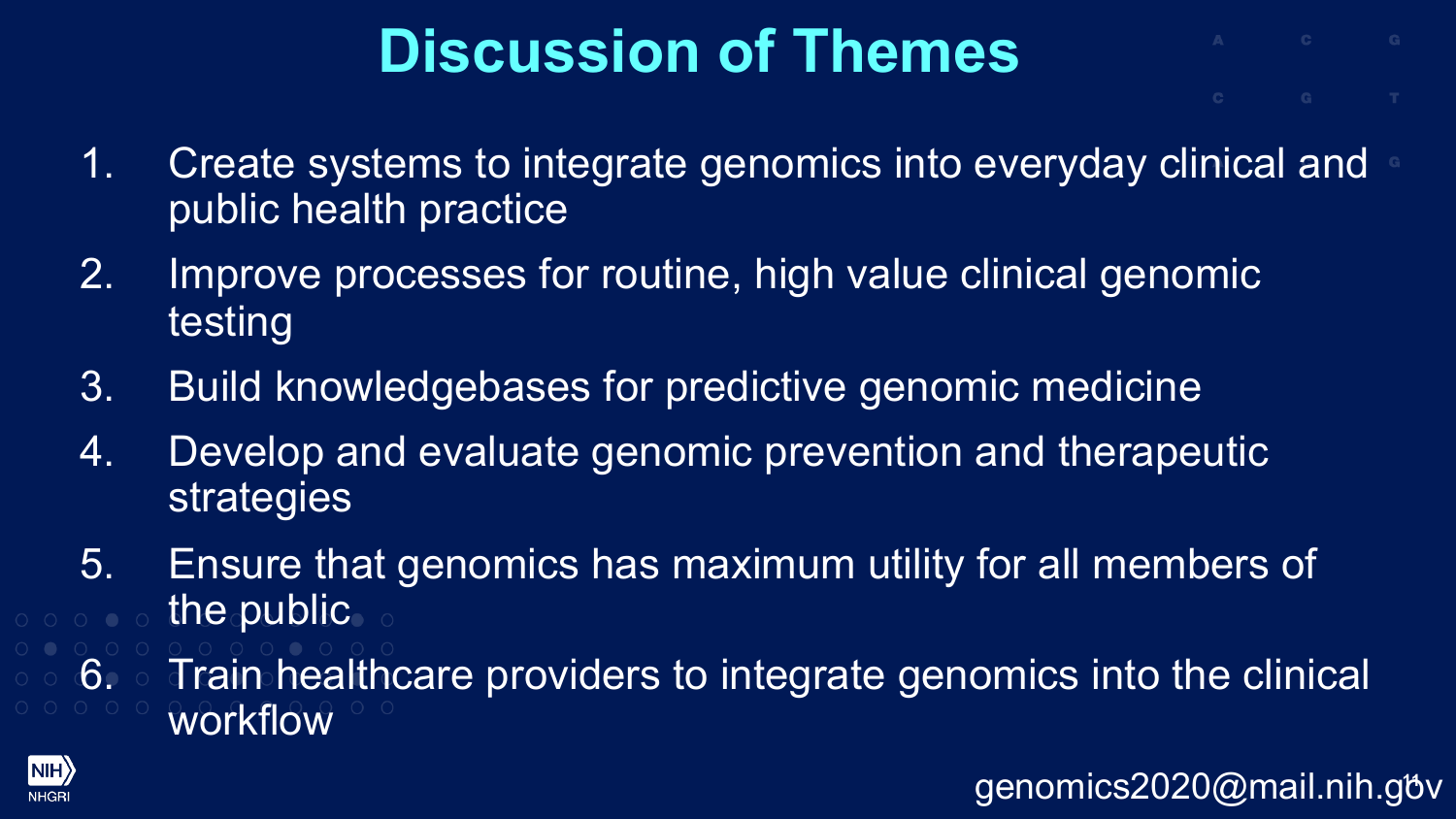

 $\Omega$ 

Q

# **Society, Education, & Engagement: Themes**

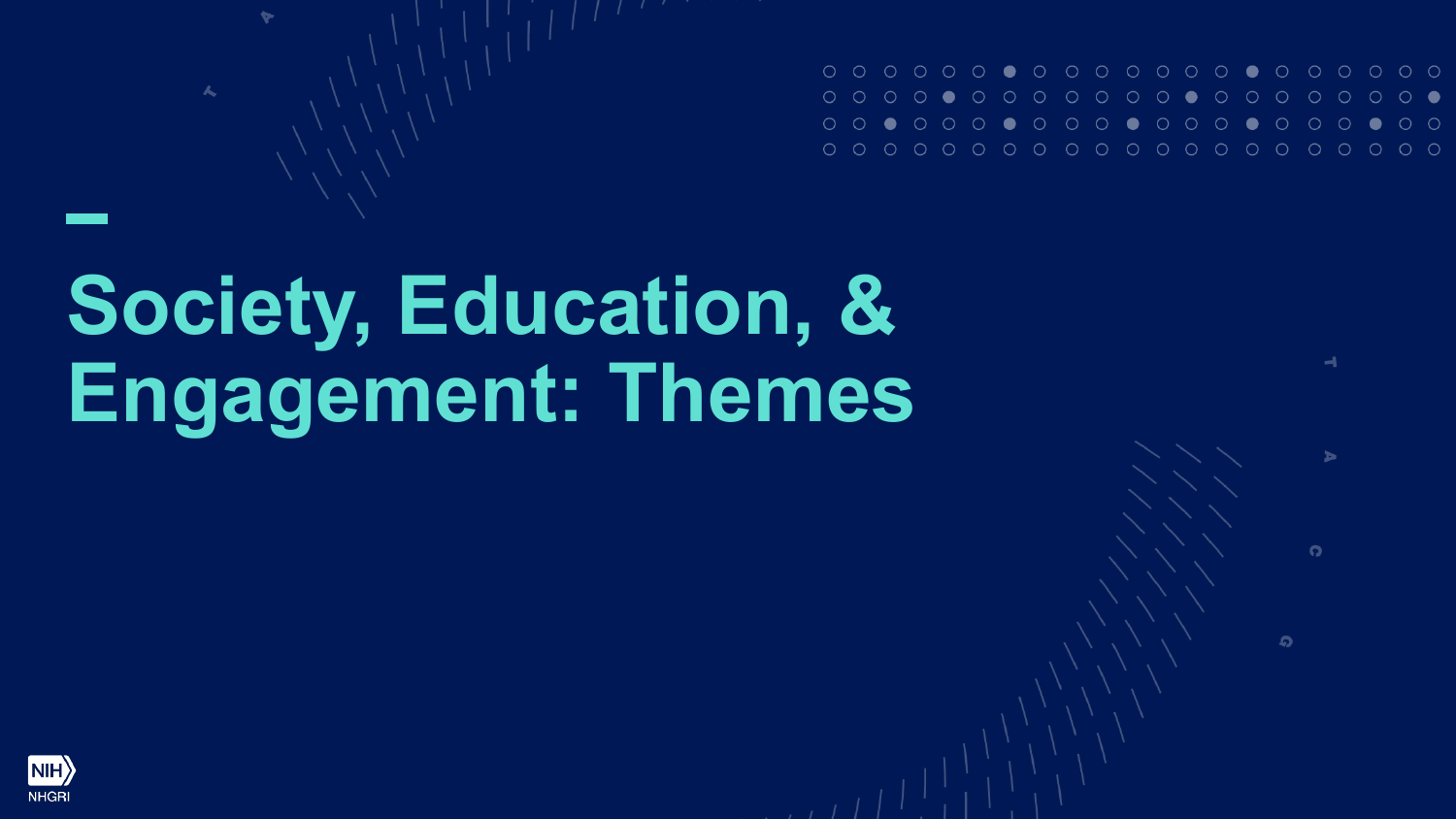- 1. Embrace equity and diversity as core values guiding genomics
- 2. Meet the expanding educational and workforce needs of educators, health professionals and researchers.
- 3. Develop and use genomics in accordance with community needs and perspectives
- 4. Understand whether and how clinical genomics works in specific social and disease contexts
- 5. Empower well-informed decisions about genomic data use,<br>sharing, and protection, and data stewardship systems that honors those decisions while enabling open science
- 6. Investigate expanding uses of genomics and their influence on concepts of health, disease, identity, family and community